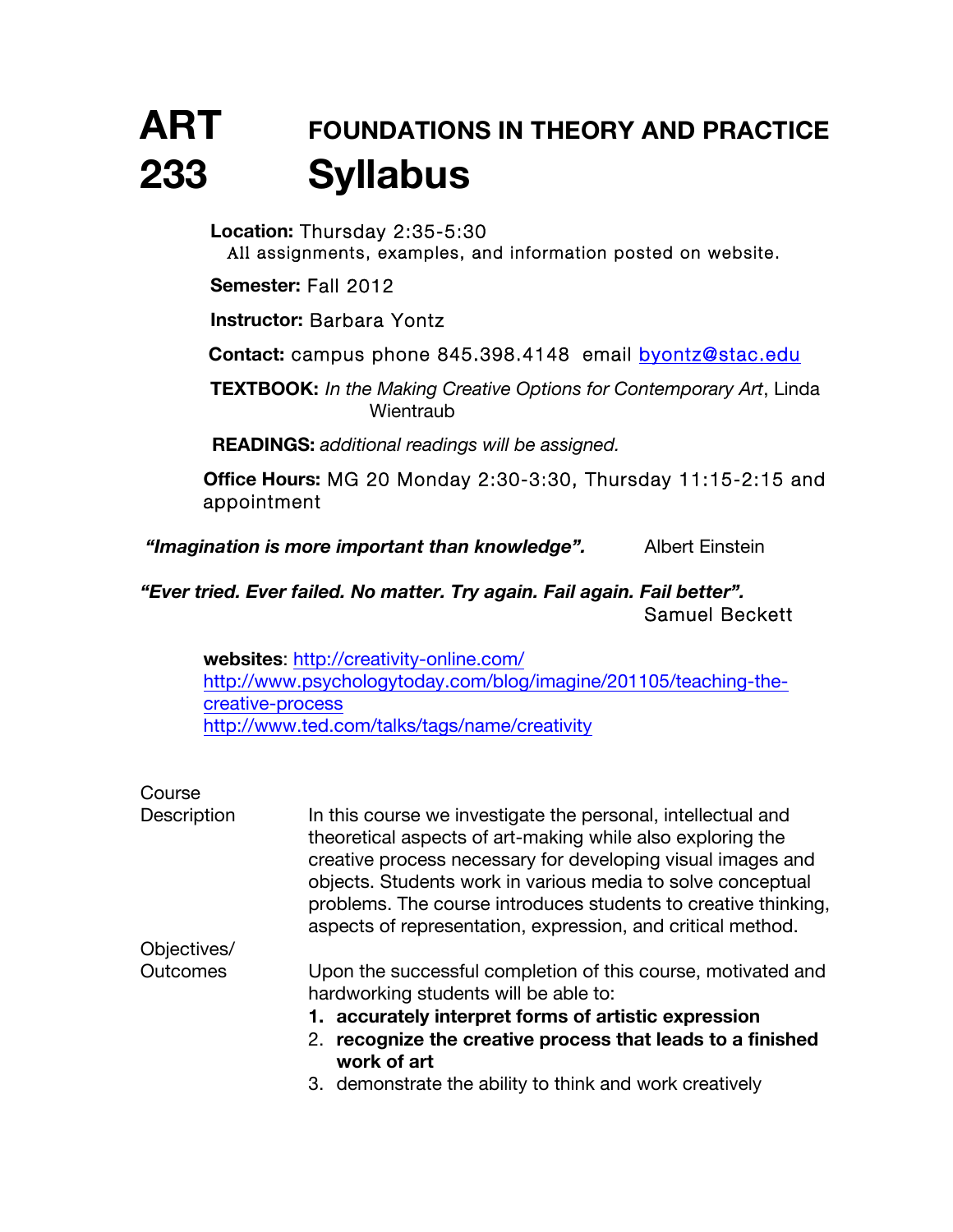- 5. demonstrate productive research and writing leading to imaginative conceptual solutions
- 6. analyze meanings inherent in representation

Requirements:

**1. Class Participation** (10 points)

**a.** based on participation in class and in critiques. Students will be responsible for leading discussion on topics assigned. **Each student will do at least 1-2 artist papers per semester.** There are sign-up spaces on the course outline. Be prepared to present at the next class and have a one-page typed paper ready to turn in. We are looking at contemporary artists, designers, writers, performers and thinkers who are influencing ideas today. **b.** participation in email exchanges on readings and other postings.

**2. Tests and quizzes** (10 points each) Students are expected to do assigned readings each week. A mid-term will be given as well as periodic weekly quizzes to ensure readings are being done.

**3. Creative Production** (80 % of course grade.) a. Five different studio projects will be assigned during the semester. Each has a theme, or problem to solve. Grades will be assigned based on integrity to the project, willingness to take risks, including risk of failure. Grades will not be determined by skill or finish but rather creative solution to the problem. Because each project requires a process involving idea development for studio projects as assigned, sketches, collages, images or photos to work out ideas for studio projects will also be included in this grade.

**b. Writing Projects** (graded as part of studio projects) Writing projects constitute artist statements, artist papers and research papers that accompanies studio projects. **Every studio project will include an artist statement.** The artist statement should not be a record of your how you made the piece but rather why. It will include your interests, the meaning you assign to the forms or objects and how the piece factors into your life and that of others.

**Each student will also do 2 short research papers** to accompany the **materials and meaning project and the final project---a time based piece.** These papers will be between 3-5 pages (as assigned) with clearly compiled and edited research done. Each paper will be written in your own words. See the Academic Integrity policy for clarity. The papers will have a bibliography that includes at least 2 valid sources. You will be graded on your sources so be sure they are legitimate.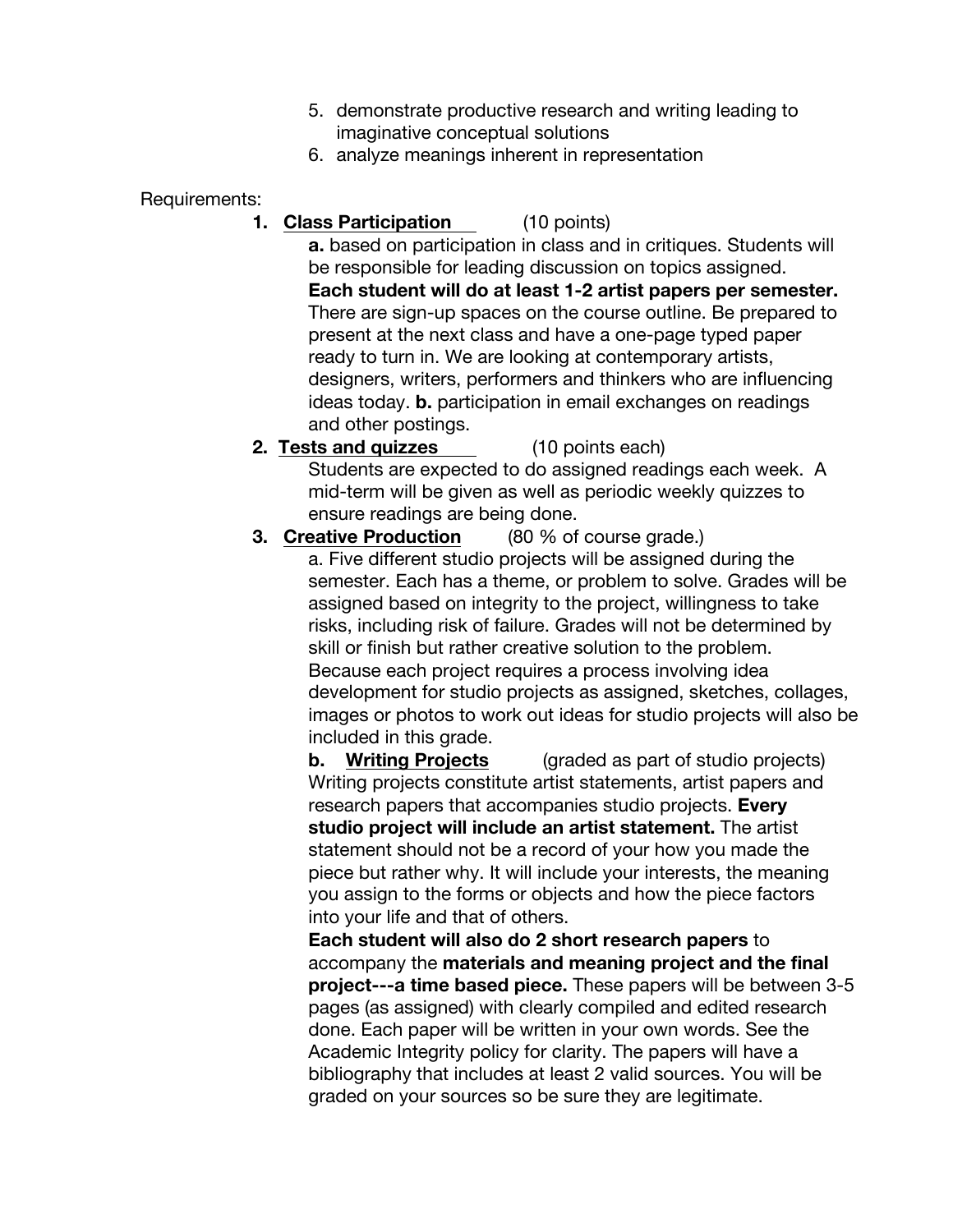# **Creative Production GRADES BASED ON (please read carefully):**

- 1. Evidence of use of creative process
	- a. Brainstorming
	- b. Notes
	- c. Sketches and/or development of ideas
	- d. Research
	- e. Revision of ideas
	- f. Solution
- 2. Completed project
	- a. Instructions followed
	- b. Turned in on time
	- c. Does it look like you did the least amount of work possible to complete the project or spend more time?
	- d. Is there a solid idea behind the piece?
	- e. RISK—DOES YOUR WORK INDICATE YOU TOOK RISKS?
	- f. Is evidence of the process included…sketches, notes, etc.
	- g. Is there evidence of growth and development from project to project?
- 3. Statement of Intent or Artist Statement
	- a. Can you clearly articulate your idea and goals of the project?
	- b. Can you explain decision?

## **Grading Scale:**

|  |  |  | A A- B+ B B- C+ C C- D                              |  |
|--|--|--|-----------------------------------------------------|--|
|  |  |  | 100 to 94 to 89 to 86 to 82 to 79 to 76 to 72 to 69 |  |

Attendance is essential. Poor attendance will be reflected in grading. 3 classes reduces grade 1 letter, 4 classes will be recorded as failure. Being late 3 times equal 1 absence.

**Incomplete:** A grade of incomplete may be granted to students who have suffered serious personal illness or critical, emergency circumstances during the academic term, resulting in failure to complete all assignments by the end of the quarter. Please refer to the college catalog for additional information.

### Classroom Conduct:

Respect for other students is expected and required

No loud talking, laughing or other disruptive behavior will be allowed

No headphones or cell phones are allowed during class time unless approved by instructor.

# Academic Integrity:

Academic Integrity, a commitment to honesty, fairness, respect, and responsibility, is the foundation of the learning process. All members of the St. Thomas Aquinas College community are held to the highest standards of academic honesty. While we recognize the participatory nature of education, we take academic integrity very seriously, and the College policy on academic dishonesty details consequences that can include dismissal from the College. That policy can be found in both the Student Handbook and the College Catalog.